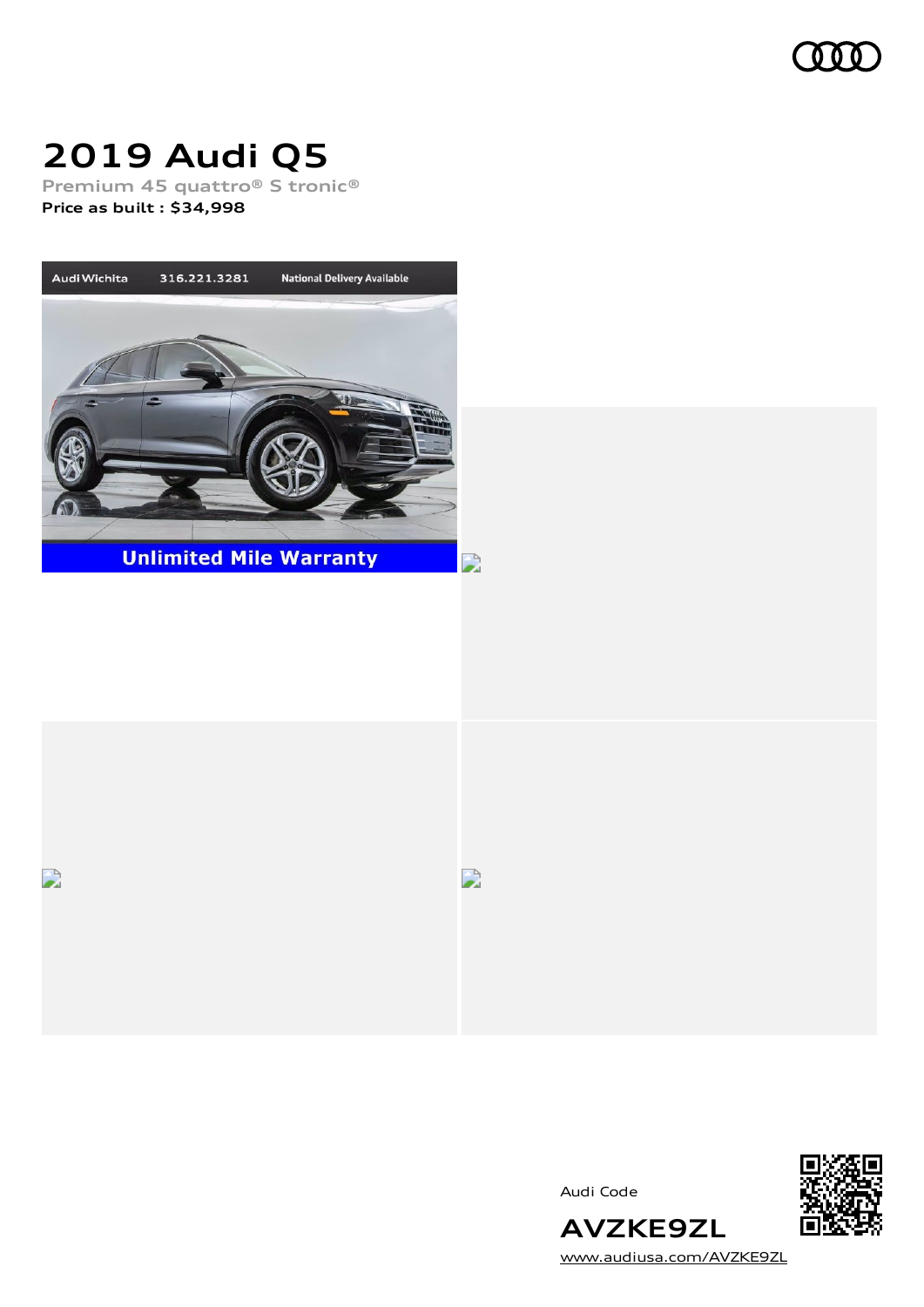**Audi 2019 Audi Q5** Premium 45 quattro® S tronic®

**Price as buil[t](#page-10-0)** \$34,998

# **Exterior colour**

Mythos Black metallic

### **Interior colour**

| Seats     | Black |
|-----------|-------|
| Dashboard | Black |
| Carpet    | Black |
| Headliner | Gray  |

# **Unlimited Mile Warranty**

316.221.3281

### **Further Information**

Audi Wichita

| Type of vehicle | Used car     |
|-----------------|--------------|
| Mileage         | 31,188 miles |
|                 |              |
|                 | No           |
| Warranty        |              |

### **Audi Code** AVZKE9ZL

**Your configuration on www.audiusa.com** [www.audiusa.com/AVZKE9ZL](https://www.audiusa.com/AVZKE9ZL)

**Commission number** bf8dbb7d0a0e09b002c5

# **Technical Specifications**

| Engine type                  | 2.0-liter four-cylinder                       |
|------------------------------|-----------------------------------------------|
| stroke                       | Displacement/Bore and 1,984/82.5 x 92.8 cc/mm |
| Torque                       | 273 @ 1,600 - 4,500 lb-ft@rpm                 |
| Top track speed              | 130 mph mph $1$                               |
| Acceleration (0 - 60<br>mph) | 5.9 seconds seconds                           |
| Recommended fuel             | Premium                                       |

**National Delivery Available**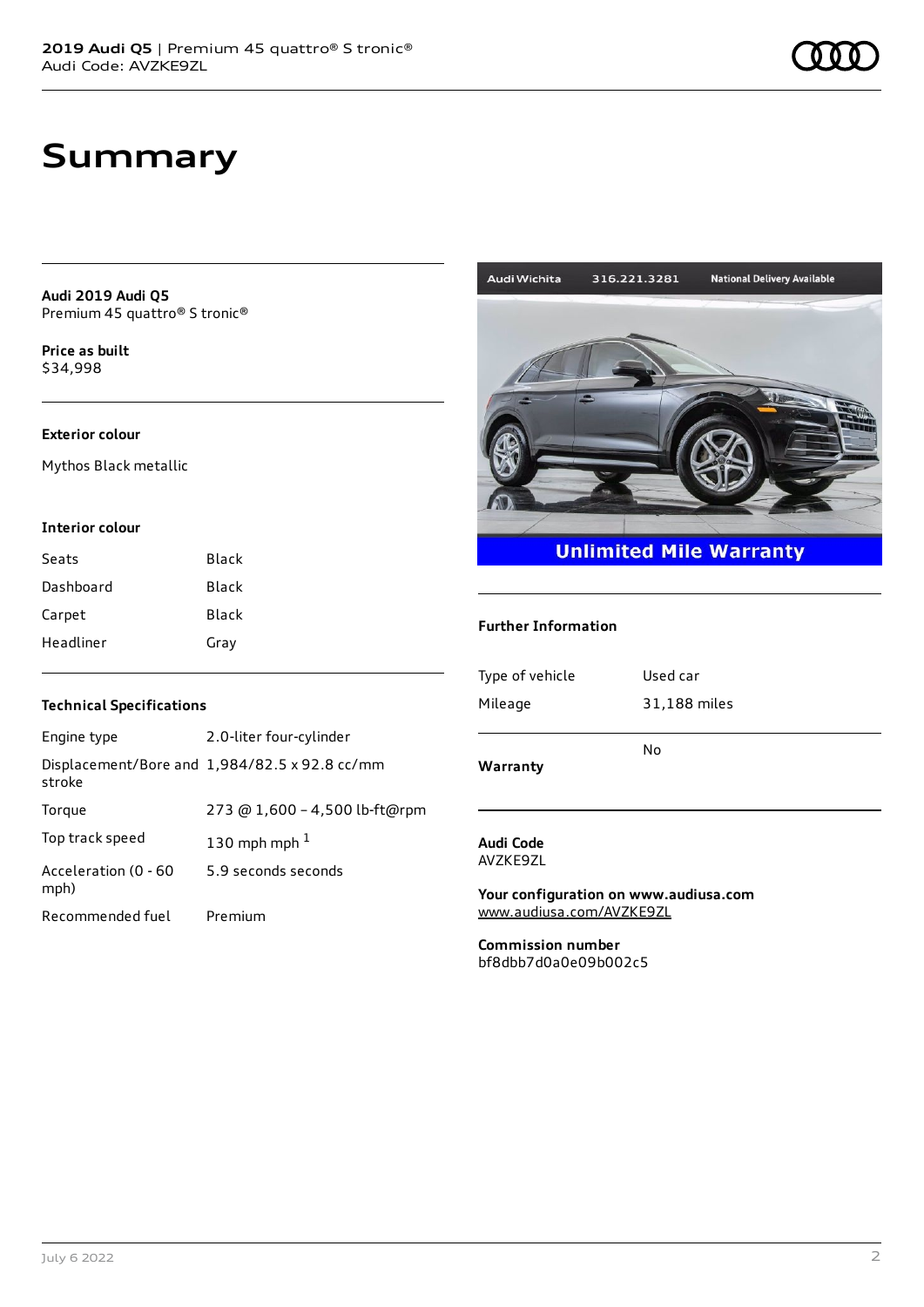# **Equipment**

Mythos Black metallic

Audi advanced key-keyless start, stop and entry

Power-adjustable, auto-dimming, power-folding, heated exterior side mirrors with memory

Convenience package

Panoramic sunroof

Audi pre sense® rear

Audi side assist

SiriusXM® Satellite Radio

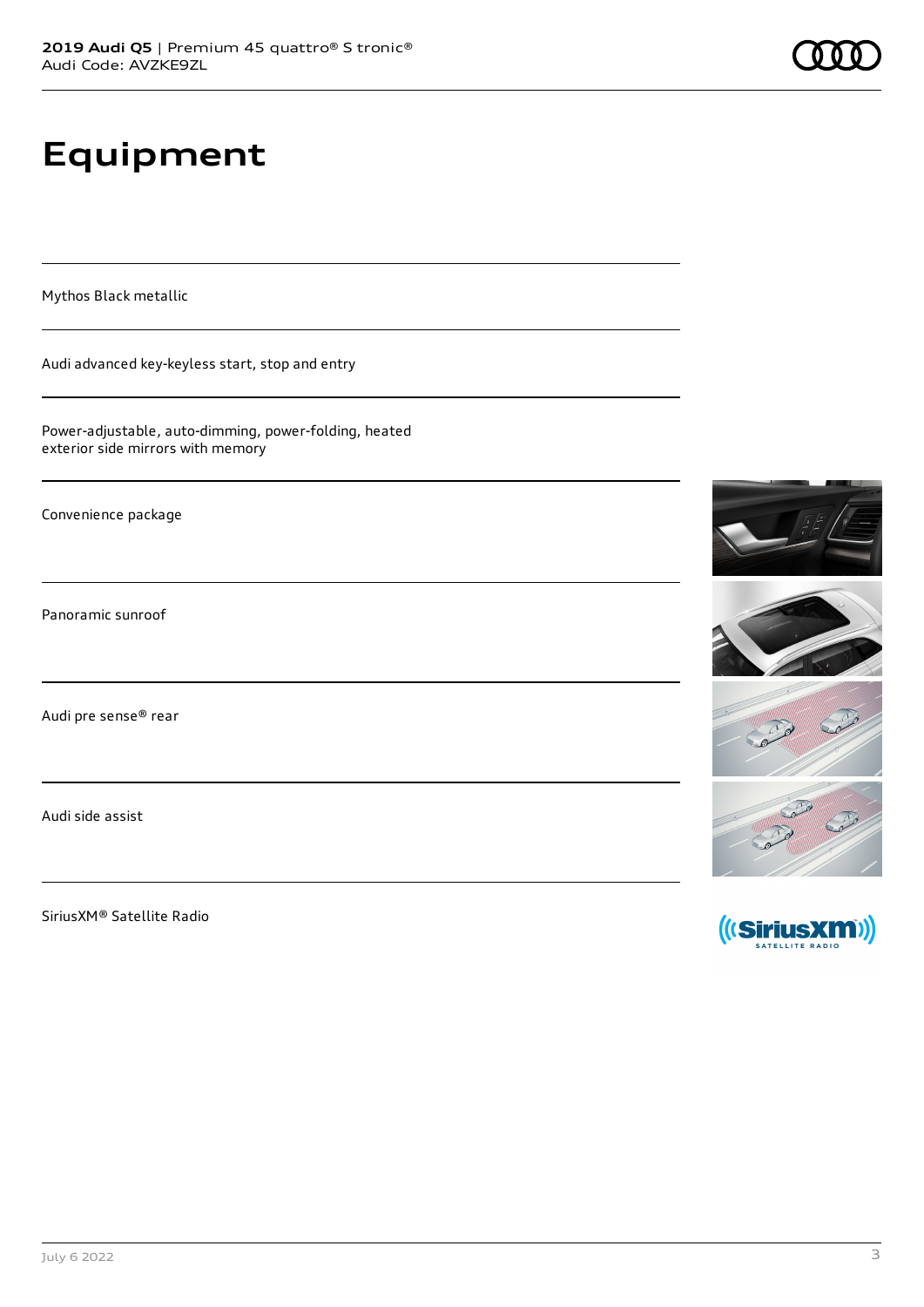**Standard features**

# **Exterior**

| 3S1   | Aluminum roof rails                                      |
|-------|----------------------------------------------------------|
| 5]1   | Adaptive rear spoiler                                    |
| 8IH   | Xenon plus headlights with LED daytime<br>running lights |
| HX2   | 18" 235/60 all-season tires                              |
| 8SP   | LED taillights with dynamic turn signals                 |
| VW1   | Rear privacy glass                                       |
| 47B   | Aluminum trim around exterior windows                    |
| 40R   | 18" 5-double-spoke-dynamic design wheels                 |
| 1D8   | Provision for towing bracket                             |
| 1S1   | Car jack                                                 |
| 1 B A | Dynamic suspension system                                |

### **Interior**

| QE1 | Storage package                                                                     |
|-----|-------------------------------------------------------------------------------------|
| 4M3 | Four beverage holders                                                               |
| 7M0 | Plastic door sill inlays                                                            |
| 6N) | Cloth headliner                                                                     |
| 9AQ | Three-zone automatic climate control                                                |
| 417 | Auto-dimming interior rear view mirror with<br>digital compass                      |
| QQ1 | LED interior lighting package                                                       |
| 1XW | Three-spoke multifunction steering wheel                                            |
| 7F9 | Leather-wrapped gear selector                                                       |
| 4E7 | Power tailgate                                                                      |
| 5XF | Driver and front-passenger extendable sun<br>visors with illuminated vanity mirrors |

# **Interior** 3NS Sliding, split folding 40/20/40 rear seatbacks with adjustable recline 7HA Without extended leather package N1F Leather seating surfaces 4A3 Heated front seats 5MG Dark Brown Walnut Wood inlays

# **Infotainment and Driver Assistance**

| 6K9 | Audi pre sense® basic and Audi pre sense®<br>city                                                         |
|-----|-----------------------------------------------------------------------------------------------------------|
| 2H1 | Audi drive select                                                                                         |
| IW3 | Audi connect CARE assistance and security<br>services                                                     |
| UI2 | Audi smartphone interface including Apple<br>CarPlay™ and Google™ Android Auto™ for<br>compatible devices |
| KA2 | Rear view camera                                                                                          |
| 9VD | Audi sound system                                                                                         |
| 9S7 | Color driver information system                                                                           |
| 7UH | Connectivity package                                                                                      |
| 18S | MMI® radio                                                                                                |
| 9ZX | BLUETOOTH® wireless technology<br>preparation for compatible devices                                      |

# **Safety and Security**

| 4UB | Driver and front passenger airbags                           |
|-----|--------------------------------------------------------------|
| UH1 | Electromechanical parking brake                              |
| 8T2 | Cruise control with coast, resume and<br>accelerate features |

**(1/2)**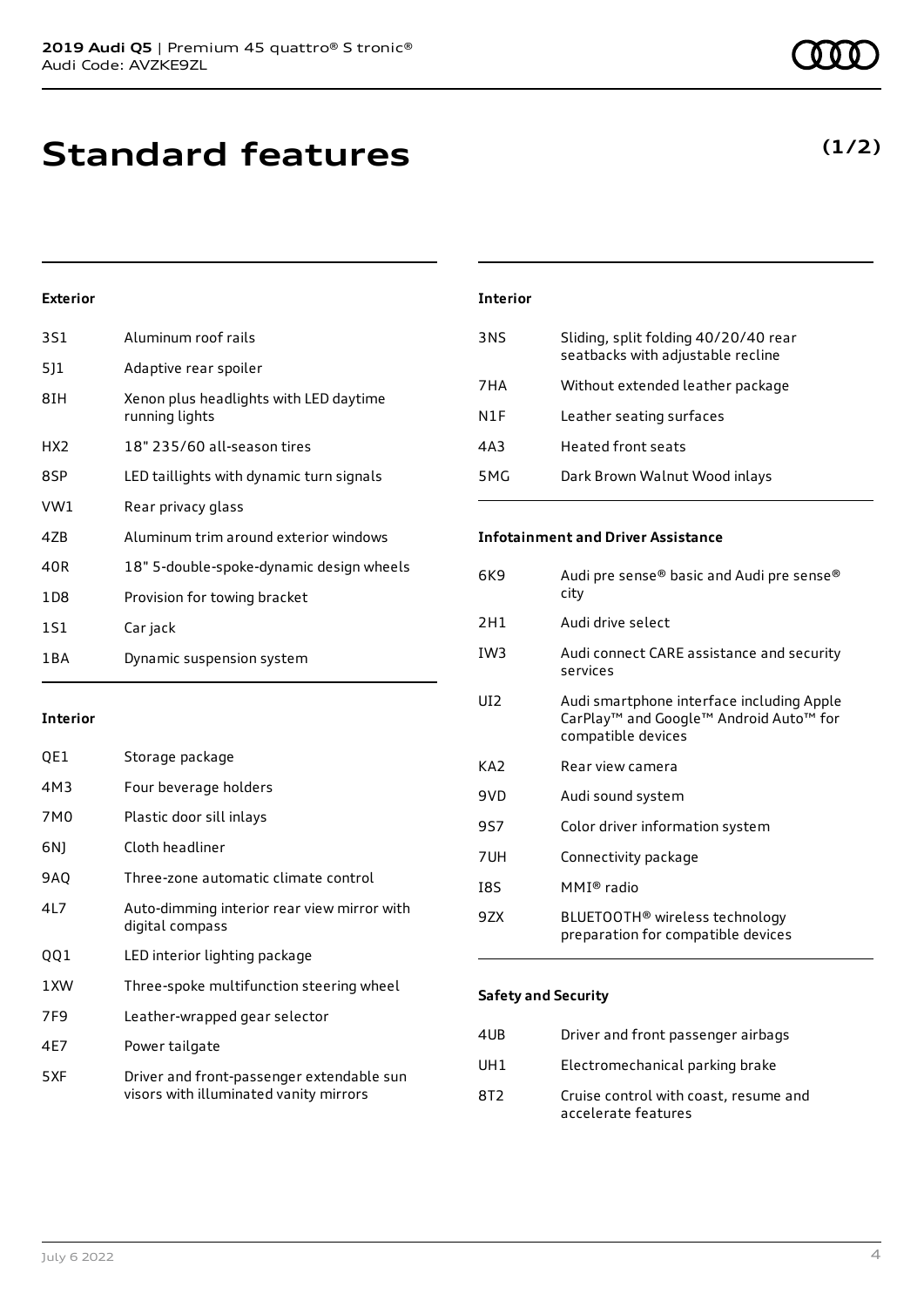# **Standard features**

# **Safety and Security**

| VC <sub>2</sub> | Garage door opener (HomeLink®)                                   |
|-----------------|------------------------------------------------------------------|
| 4H <sub>5</sub> | Electronic child locks                                           |
| QZ7             | Electromechanical power steering                                 |
| 7K6             | Tire-pressure monitoring system                                  |
| 4X3             | Front thorax side airbags and Sideguard®<br>head curtain airbags |
| 3B7             | Lower Anchors and Tethers for Children<br>(LATCH) in rear seats  |

**(2/2)**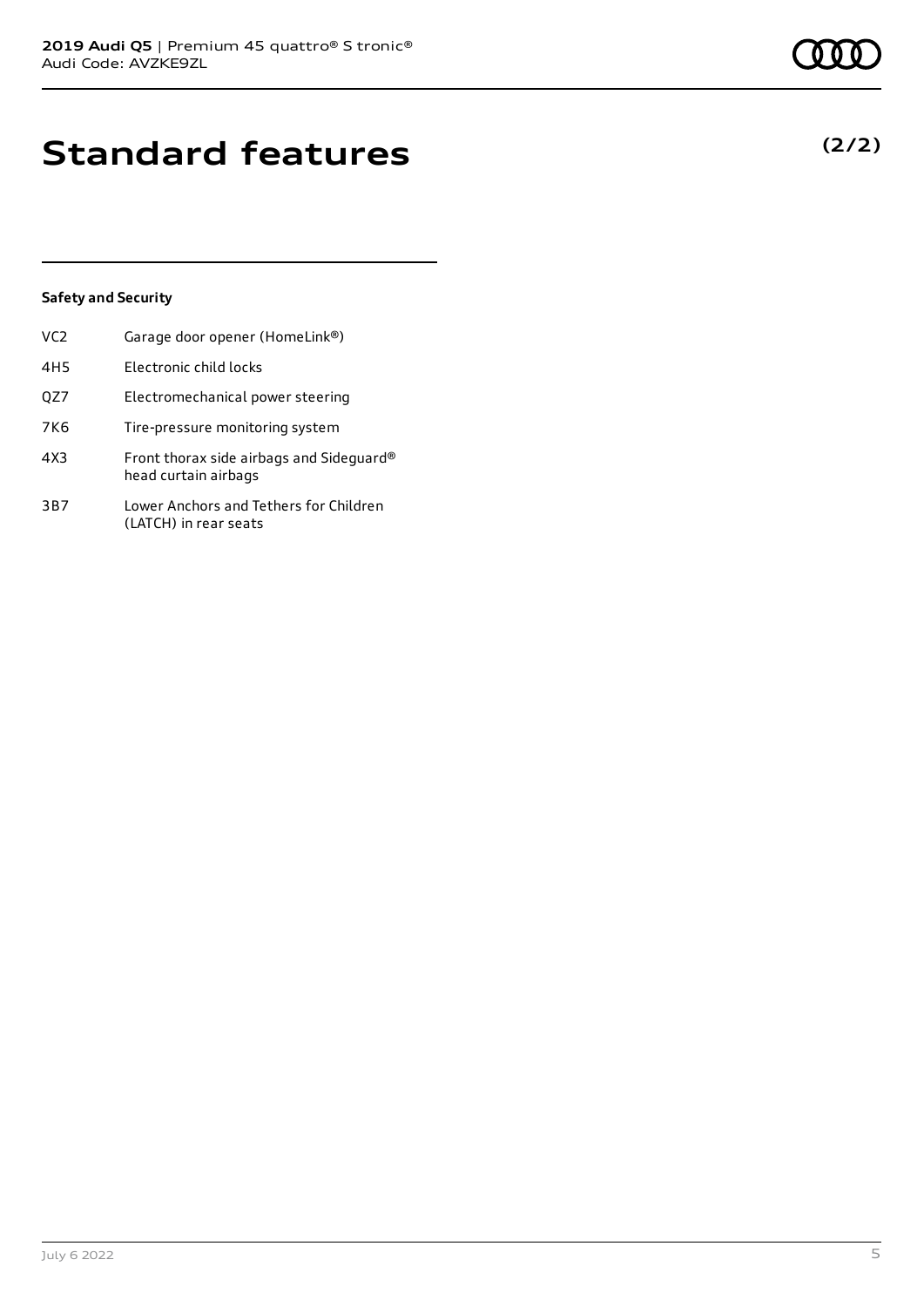# **Dealer remarks**

2019 Audi Q5 quattro, Located at Audi of Wichita. Original MSRP \$48,305. Mythos Black Metallic, Black interior. This local Q5 is equipped with the Convenience package. Package options and additional features consist of Cruise control, Brake assist, Blind spot monitor, Navigation with a Rearview camera, Heated front seats, Panoramic Sunroof, and SiriusXM radio. 9subscription required) For more information please visit the AutoiPacketr link below.

KS Test Drive Deliveryâ€" All Walser Auto Campus dealerships located in Wichita KS offer a FREE new or used vehicle test drive delivery option for customers located in the greater Wichita metropolitan area and beyond. Test drive delivery based on schedule availability and distance. Some exclusions apply. Message dealer for details. KS Purchase Delivery â€" All Walser Auto Campus dealerships located in Wichita KS offer a FREE new or used vehicle home delivery option for customers located up to 120 miles of the selling dealership. Nationwide home delivery is available, please contact dealer for a personalized quote. Delivery availability may vary, some exclusions apply. Message dealer for details.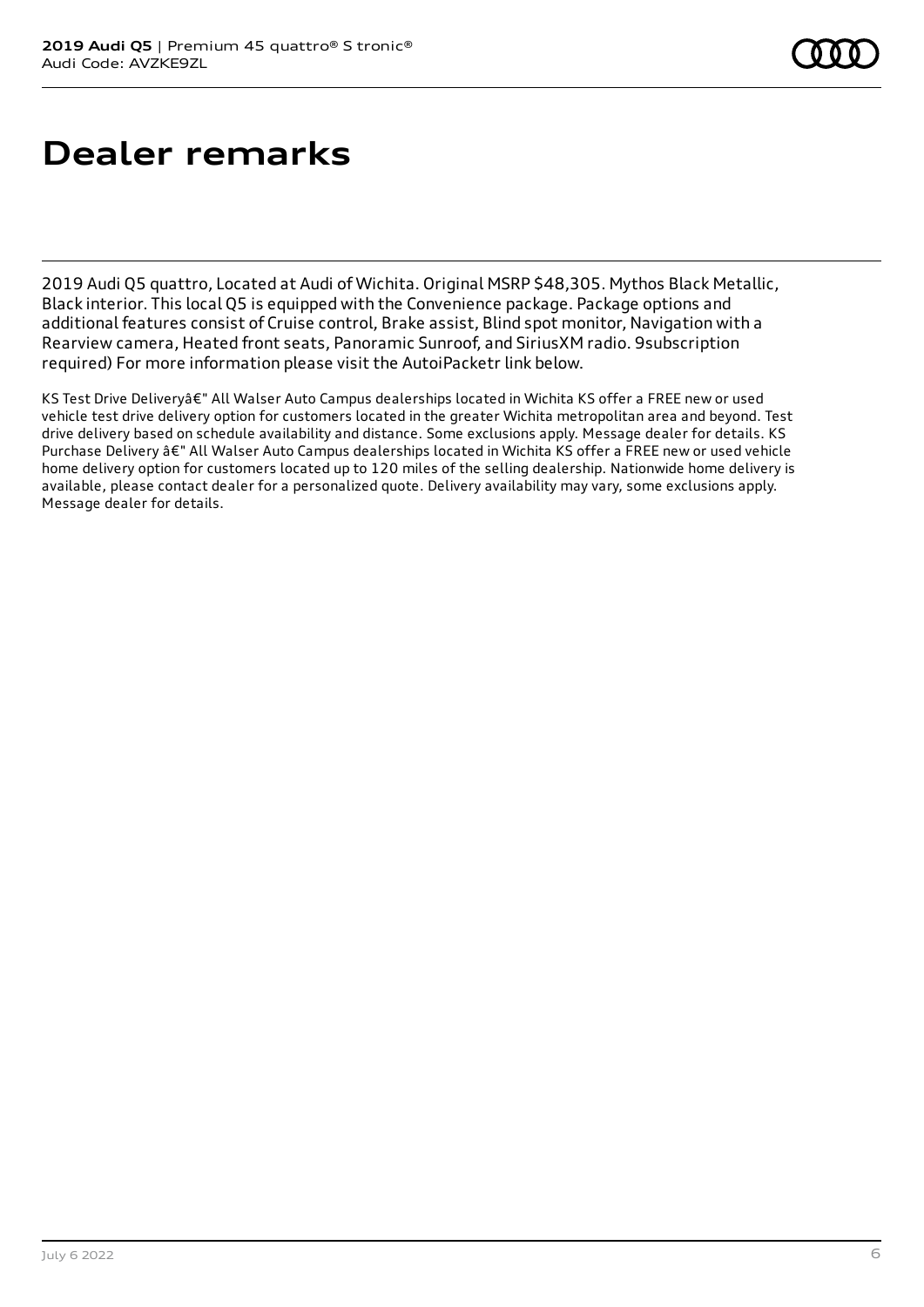# **Technical Specifications**

# **Engineering | Performance**

| Engine type                                 | 2.0-liter four-cylinder                       |
|---------------------------------------------|-----------------------------------------------|
| Power Level                                 | 45                                            |
| Max. output ps/hp                           | 248 @ 5,000 - 6,000 @ rpm                     |
| Towing capacity                             | 4,400-lb maximum towing capacity<br>lb        |
| Torque                                      | 273 @ 1,600 - 4,500 lb-ft@rpm                 |
| Valvetrain                                  | 16-valve DOHC with Audi valvelift<br>system   |
| Acceleration (0 - 60<br>mph)                | 5.9 seconds seconds                           |
| Engine block                                | Cast-iron                                     |
| Induction/fuel injection Turbocharged/TFSI® |                                               |
| Cylinder head                               | Aluminum-alloy                                |
| stroke                                      | Displacement/Bore and 1,984/82.5 x 92.8 cc/mm |
| Top track speed <sup>1</sup>                | 130 mph mph                                   |

### **Electrical system**

| Alternator | 110-150 A   |
|------------|-------------|
| Battery    | 420 A/75 Ah |

# **Transmission | Drivetrain**

| Gear ratios: 6th         | 0.508:1                                                                                                                                                   |
|--------------------------|-----------------------------------------------------------------------------------------------------------------------------------------------------------|
| Gear ratios: Final Drive | 5.302:1                                                                                                                                                   |
| Gear ratios: 7th         | 0.386:1                                                                                                                                                   |
| Gear ratios: 4th         | 1.057:1                                                                                                                                                   |
| Transmission             | Seven-speed S tronic <sup>®</sup> dual-clutch<br>automatic transmission and<br>quattro <sup>®</sup> all-wheel drive with ultra <sup>®</sup><br>technology |
| Gear ratios: 2nd         | 2.190:1                                                                                                                                                   |
| Gear ratios: 3rd         | 1.517:1                                                                                                                                                   |
| Gear ratios: Reverse     | 2.750:1                                                                                                                                                   |
| Gear ratios: 1st         | 3.188:1                                                                                                                                                   |
|                          |                                                                                                                                                           |

# **Steering**

| Steering type                              | Electromechanical power steering<br>system |
|--------------------------------------------|--------------------------------------------|
| Turning diameter, curb- 38.4 ft<br>to-curb |                                            |
| Steering ratio                             | 15.8:1                                     |
|                                            |                                            |
| <b>Suspension</b>                          |                                            |
| Front axle                                 | Five-link front suspension                 |
| Rear axle                                  | Five-link rear suspension                  |

### **Brakes**

| Front brakes | 13.3 (ventilated disc) in |
|--------------|---------------------------|
| Rear brakes  | 13.0 (ventilated disc) in |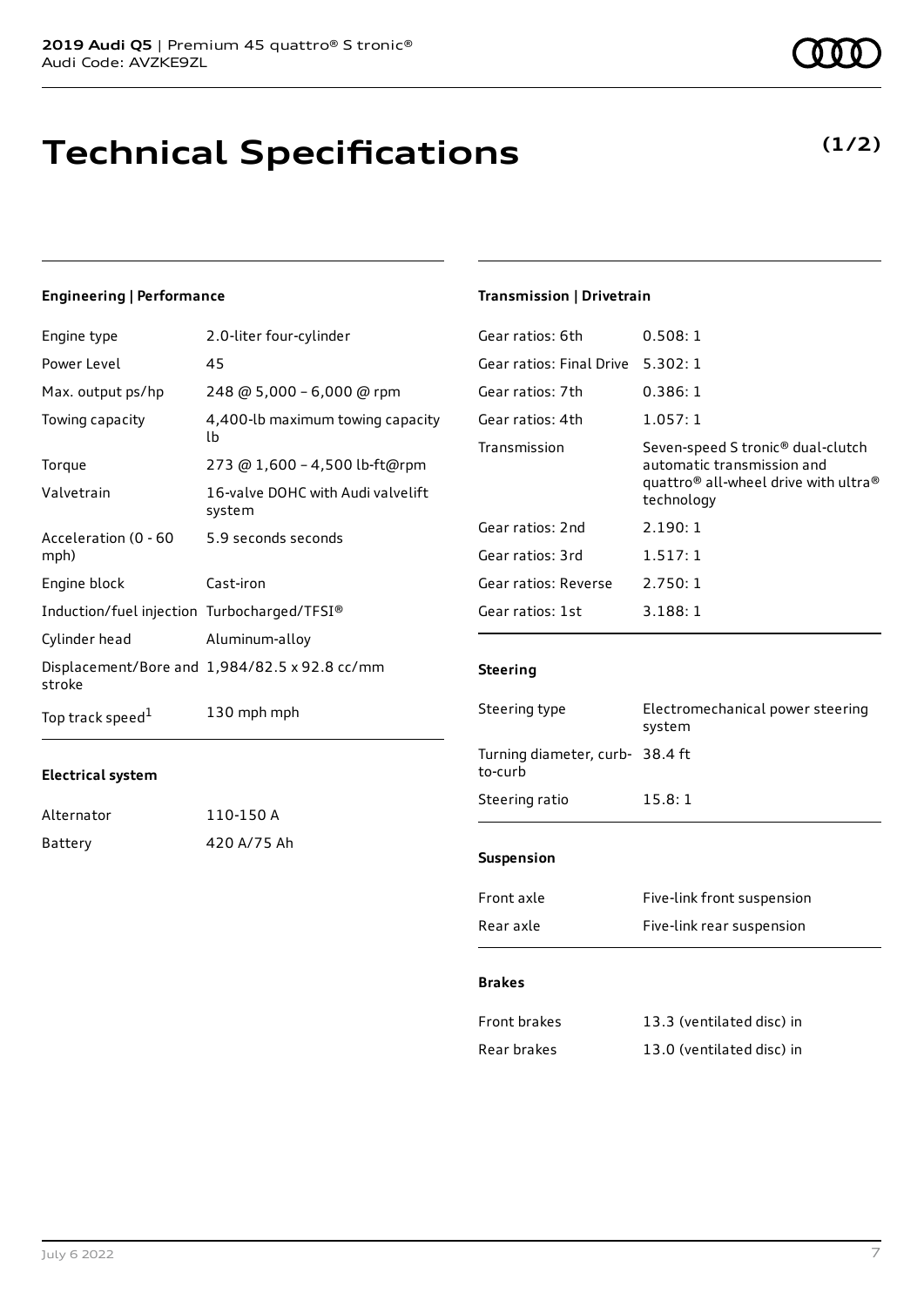# **Technical Specifications**

## **Body**

| Material                      | Multi-material body construction<br>(steel and aluminum composition) |
|-------------------------------|----------------------------------------------------------------------|
| <b>Warranty   Maintenance</b> |                                                                      |

| Warranty    | 4-year/50,000-mile Audi New<br>Vehicle Limited Warranty                                   |
|-------------|-------------------------------------------------------------------------------------------|
| Maintenance | 12-month/10.000-mile (whichever<br>occurs first) NO CHARGE first<br>scheduled maintenance |

### **Exterior Measurements**

| Height                           | 65.3 in  |
|----------------------------------|----------|
| Overall width without<br>mirrors | 74.5 in  |
| Length                           | 183.6 in |
| Wheelbase                        | 111.0 in |
| Drag coefficient                 | 0.32 Cw  |
| Overall width with<br>mirrors    | 84.3 in  |
| Track rear                       | 63.3 in  |
| Track front                      | 63.6 in  |
| Curb weight                      | 4,045 lb |
| Ground clearance,<br>loaded      | 8.2 in   |

### **Interior measurements**

| Seating capacity                          | 5                      |
|-------------------------------------------|------------------------|
| Shoulder room, rear                       | 56.5 in                |
| Head room with front<br>sunroof           | 40.2 in                |
| Leg room, rear                            | 37.8 in                |
| Shoulder room, front                      | 57.7 in                |
| Head room with rear<br>sunroof            | 37.7 in                |
| Head room, rear                           | 39.3 in                |
| Leg room, front                           | 41.0 in                |
| Head room, front                          | 41.7 in                |
| Cargo volume, rear<br>seatbacks up/folded | 25.1/53.1 cu ft, cu ft |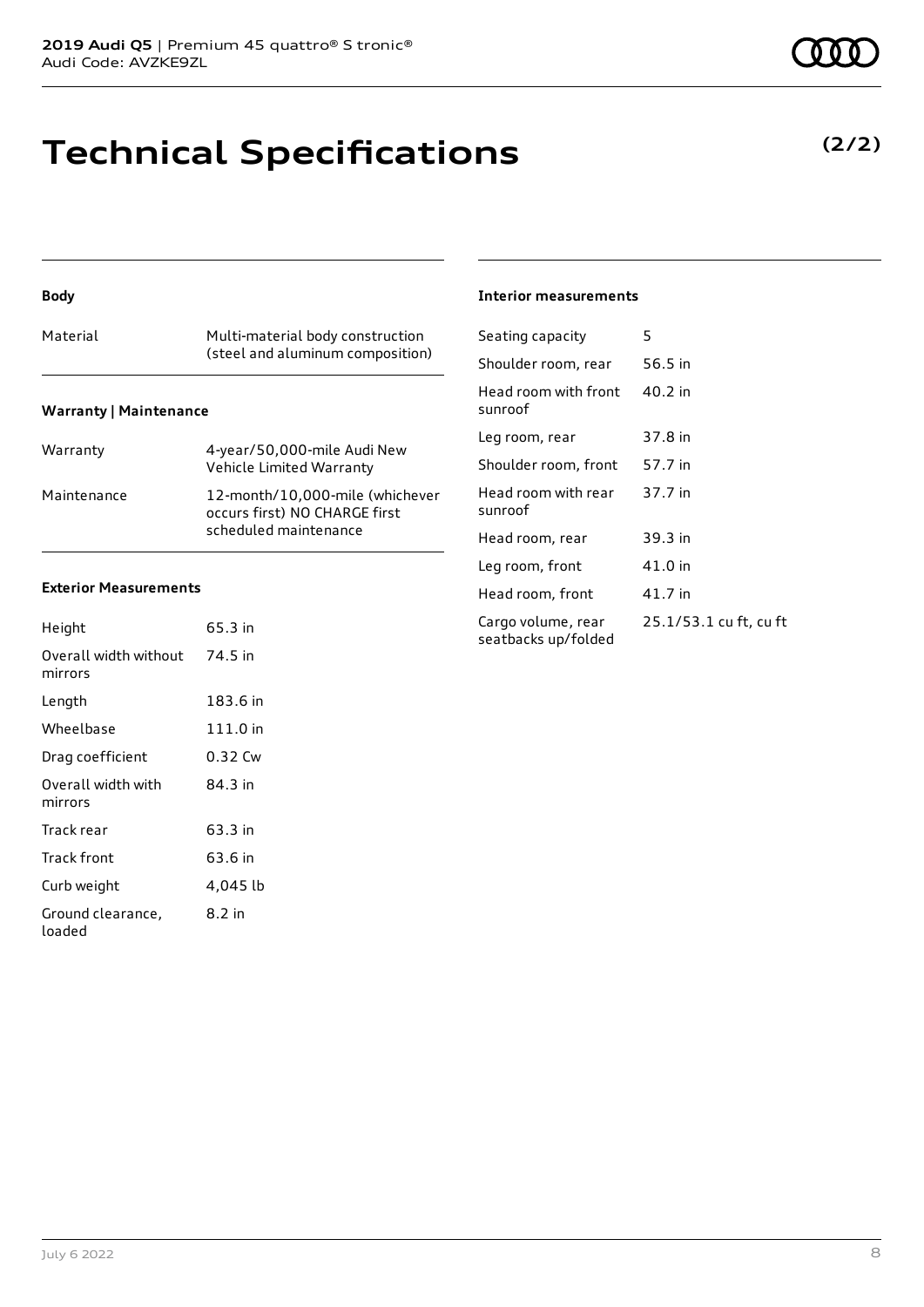# **Consumption- and emission**

# **Consumption by NEDC**

| urban       | 22 mpg |
|-------------|--------|
| extra-urban | 27 mpg |
| combined    | 24 mpg |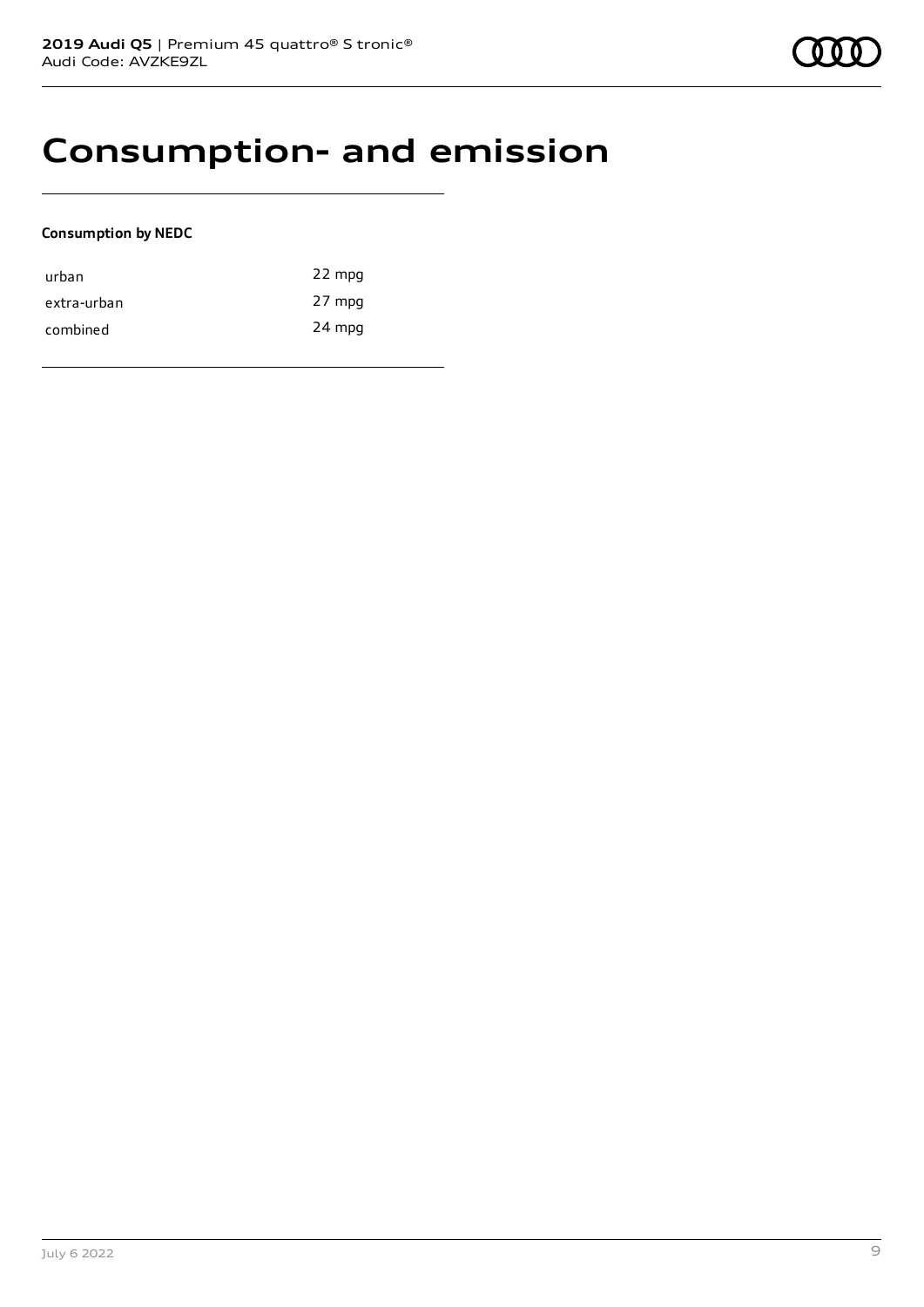

# **Contact**

Dealer **Audi Wichita**

1575 N Greenwich Rd 67206 Wichita KS

Phone: 3167198700 FAX: 3166877218

www: [https://www.audiwichita.com](https://www.audiwichita.com/)